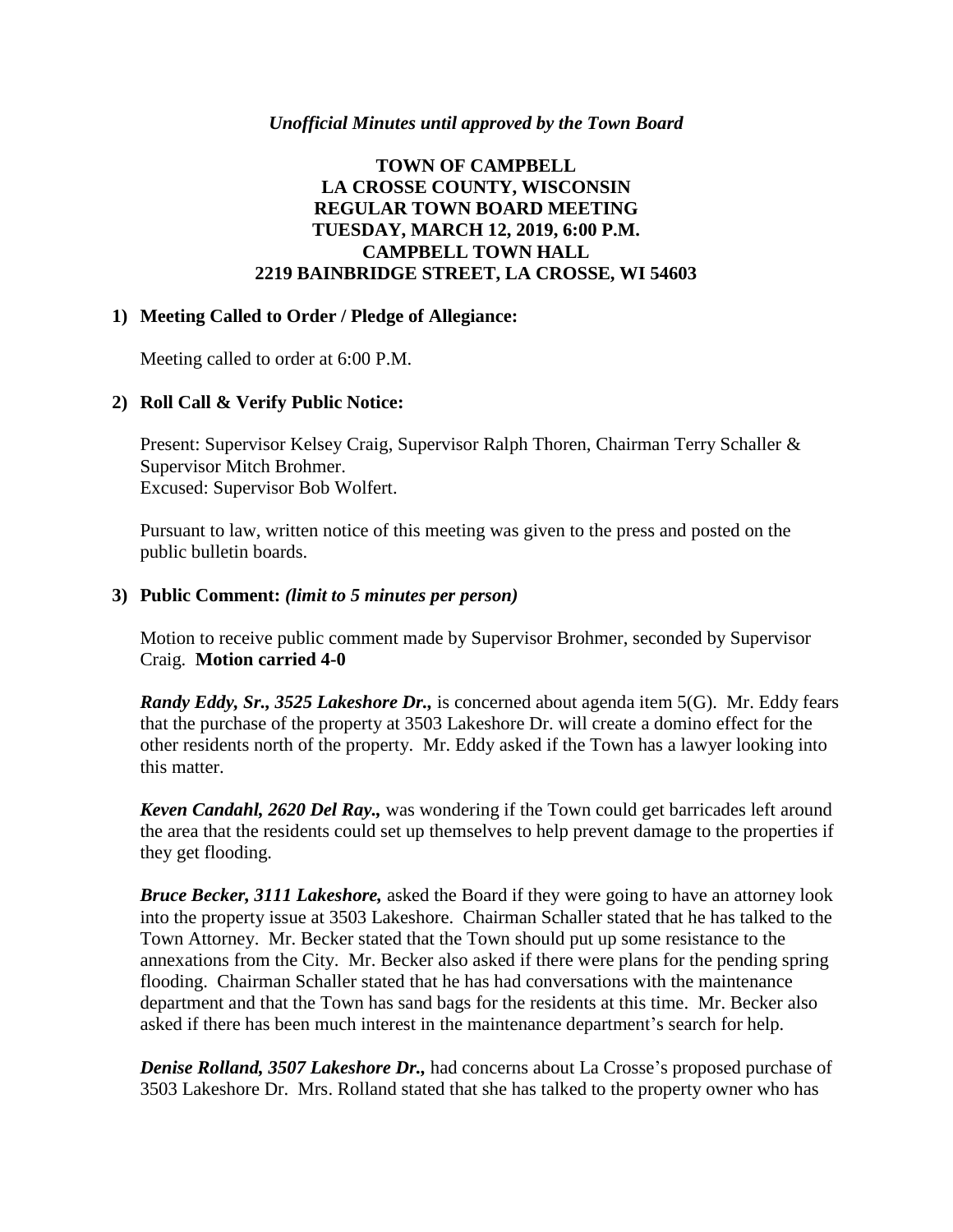not been approached by the City regarding acquisition of the property. Mrs. Rolland asked that the Town look into the Airport's future plan for the properties in that area.

*Lee Weis, 100 Church Dr.,* would like the Town to fight the proposed acquisition of the property at 3503 Lakeshore Dr. Mr. Weis asked why there are so many fire department members running for the Town Board. Mr. Weis also hopes that the Town has budgeted money for street patching.

Motion to close public comment made by Supervisor Thoren, seconded by Chairman Schaller. **Motion carried 4-0**

- **4) Consent Agenda: (All items listed are considered routine and will be enacted with one motion. There will be no separate discussion of these items unless a Board member so requests, in which case the item will be removed from the Consent Agenda and be considered on the Regular Agenda).**
	- **A) Approval of Minutes:** Regular Board Meeting 02/12/2019, Special Board Meeting 03/05/2019
	- **B) Plan Commission Meeting Recommendations:** No Meeting

### **C) Payment of Bills:**

Motion to approve the Consent Agenda made by Supervisor Brohmer, seconded by Chairman Schaller. **Motion carried 4-0**

## **5) Business:**

**A)** Jeff Mattie, 917 Plainview Rd., request for third dog permit. (Clerk)

Motion to approve Jeff Mattie's request for third dog permit on a temporary basis made by Supervisor Brohmer, seconded by Supervisor Thoren. **Motion carried 3-1 (Supervisor Craig voted "against")**

**B)** Approval for change of agent at Twin City Lodging to Christopher D. Schmidt. (Clerk)

Motion to approve a change of agent at Twin City Lodging to Christopher D. Schmidt made by Supervisor Brohmer, seconded by Chairman Schaller. **Motion carried 4-0**

**C)** Approval of a Temporary Class "B" Retailer's License for the French Island Lions Club for March 23, 2019 at the Community Center. (Clerk)

Motion to a Temporary Class "B" Retailer's License for the French Island Lions Club for March 23, 2019 at the Community Center made by Supervisor Craig, seconded by Supervisor Thoren. **Motion carried 4-0**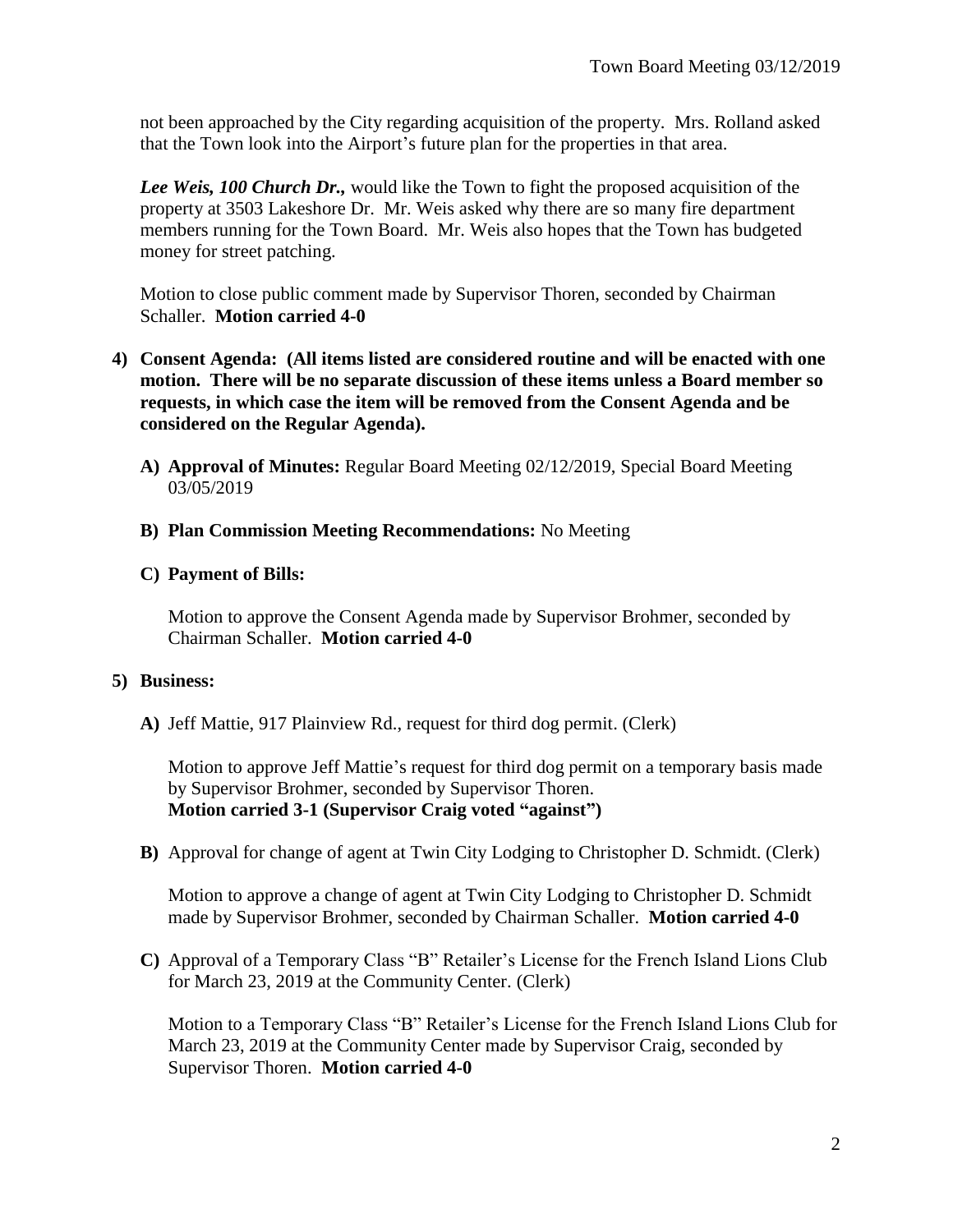**D)** Review and possible updates to the Employee Policy and Procedure Manual. (Brohmer)

Motion to approve the new sick leave proposal made by Supervisor Brohmer, seconded by Chairman Schaller. **Motion carried 3-1 (Supervisor Craig voted "against")** 

**E)** Appointment of Planning & Zoning Commission member. (Chair)

Motion to confirm the appointment of Cassandra Hanan to the Planning & Zoning Commission and Tim Larson as an alternate made by Supervisor Brohmer, seconded by Supervisor Thoren. **Motion carried 3-1 (Supervisor Craig voted "against")**

**F)** Approval of Bid Award for 2019 Street and Storm Water Improvement Project. (Thoren)

Russ Kiviniemi, Cedar Corporation, spoke to the Board regarding the bid opening that took place on March 7, 2019. Mr. Kiviniemi stated that the Town received (3) three bids for the project. The base bids ranged in price from \$931,146.93 to \$942,381.50. The low bid was submitted by Gerke Excavating out of Tomah, WI. Mr. Kiviniemi recommends awarding the bid to Gerke Excavating.

Motion to approve the bid award for the 2019 Streets and Storm Water Improvement Project to Gerke Excavating made by Supervisor Thoren, seconded by Chairman Schaller. **Motion carried 4-0**

**G)** Discussion regarding the City of La Crosse purchasing 3503 Lakeshore Dr. (Chair)

Chairman Schaller stated that the Tribune on March 5, 2019, published an article regarding the City of La Crosse purchasing the property at 3503 Lakeshore Dr.

Motion to receive public comment made by Supervisor Craig, seconded by Supervisor Brohmer. **Motion carried 4-0**

Supervisor Brohmer asked Denise Rolland if the property in question has been appraised. Mrs. Rolland does not believe that the property has yet to be appraised. Clerk Hawkins commented about the legality of the City purchasing the property at this time. Bruce Becker would like the Town to look into another attorney other than Brent Smith and possibly force the City of La Crosse to give the Town another property of equal value. Clerk Hawkins suggested that the Town look at the Airport's comprehensive plan to make sure the land has been included in their plan. Lee Weis suggested that the Town at least draft an opposition letter. Clerk Hawkins also suggested that the Town could purchase the property as well. Randy Eddy agrees that the residents need to get together as a group and have the Town take the lead.

Motion to close public comment made by Supervisor Brohmer, seconded by Chairman Schaller. **Motion carried 4-0**

#### **No Action Taken**